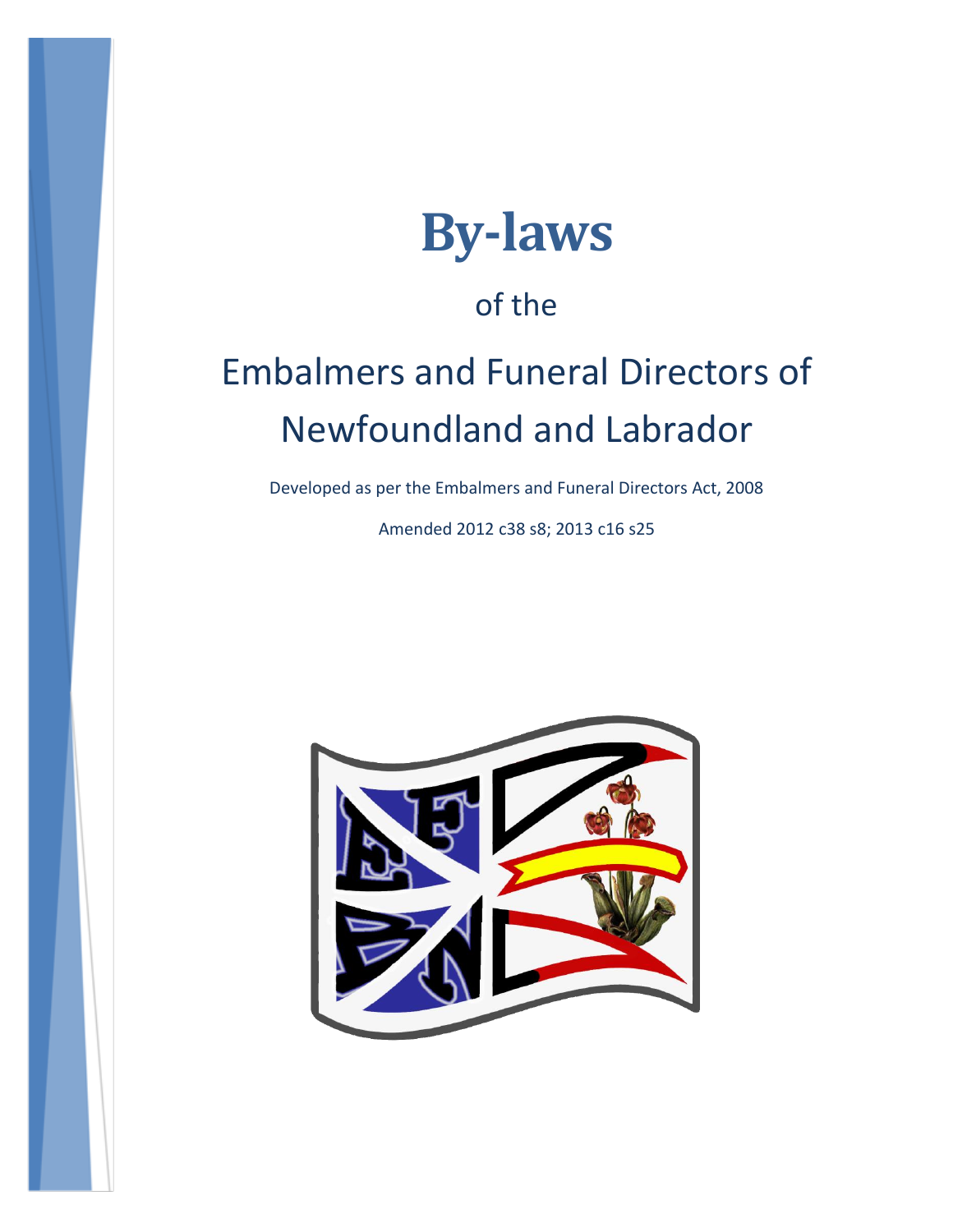#### **BY-LAWS**

### **EMBALMERS AND FUNERAL DIRECTORS BOARD OF NEWFOUNDLAND AND LABRADOR**

APPROVED, BY MAJORITY VOTE AT A MEETING OF THE BOARD DATED July 6, 2020 as per The Embalmers and Funeral Directors Act, Section 8, By-Laws and as of the date of signing has become a part of the legislation governing the Funeral Industry in the Province of Newfoundland and Labrador

| DocuSigned by:  |
|-----------------|
|                 |
| Jeannul         |
| A0AA446172D4466 |

DocuSigned by:  $\frac{1}{2225256823DC24AD}$ 

Chairperson Vice Chairperson

 $^{1/15/2020}$   $^{1/15/2020}$   $^{1/15/2020}$ 

7/15/2020 7/15/2020

Date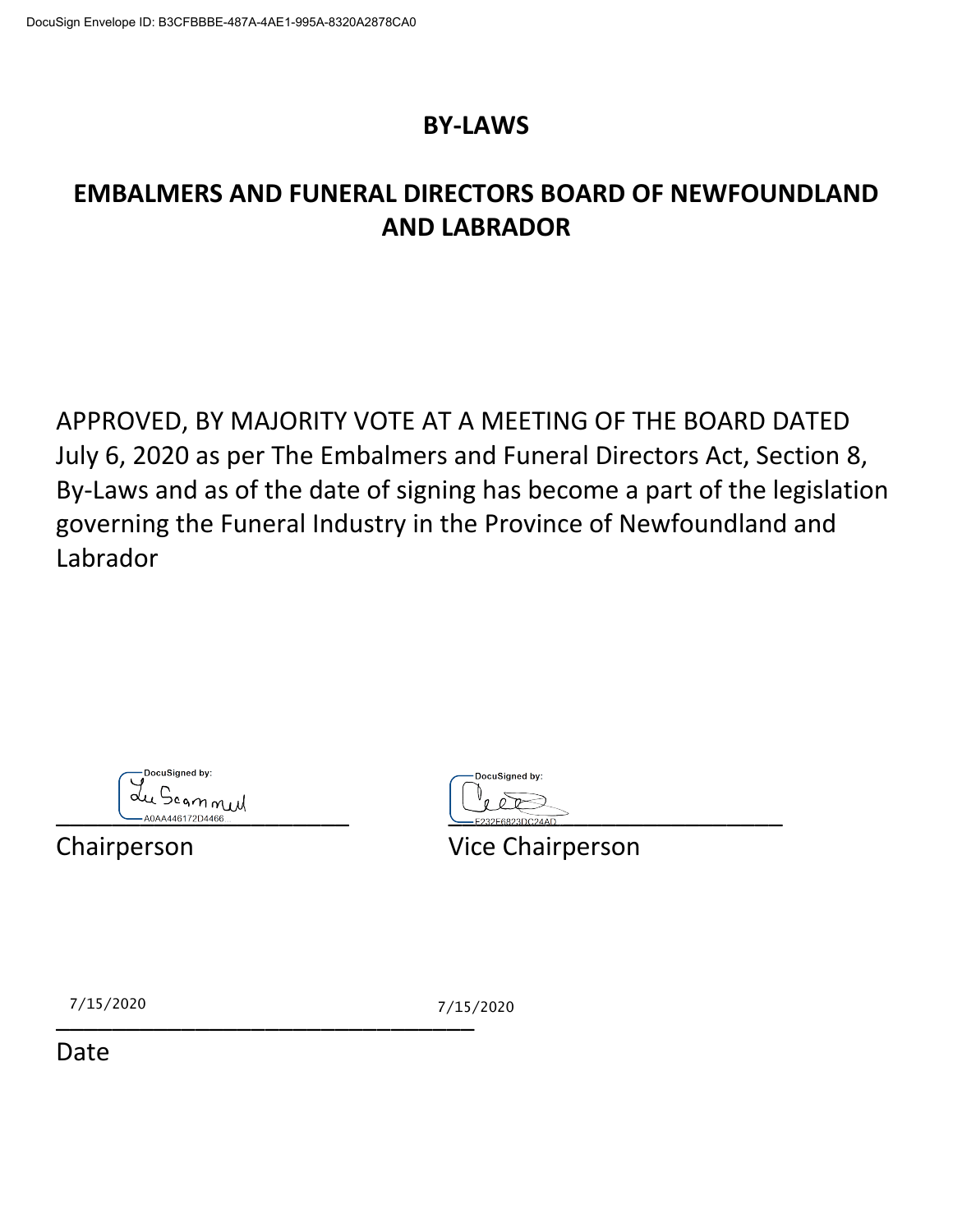- **1.0 DEFINITIONS** In these by-laws, unless there is something in the subject or context inconsistent therewith:
	- 1.1 "The Board" means The Embalmers and Funeral Directors Board of Newfoundland and Labrador.
	- 1.2 "Special Resolution" means a resolution passed by not less than a quorum entitled to vote as are present in person or electronically at a general meeting of which notice specifying the intention to propose the resolution as a special resolution has been duly given.
- **2.0 FISCAL YEAR** The fiscal year of this Board shall be the period from January 1 in any year to December 31 in the same year.

#### **3.0 MEETINGS**

- 3.1 The Board will meet when there is business arising and that would justify a meeting; no less than semi-annually.
- 3.2 A general meeting of the Board may be called by the Chairperson or by the members at any time, and may be called by the members if requested in writing.
- 3.3 A minimum of 5 days' notice of a meeting, specifying the place, day and hour of the meeting and, in the case of special business, the nature of such business, shall be given to the members. Notice shall be given in writing or distributed electronically, facsimile or e-mail addressed to each member to his or her last known address or email address. Any notice shall be deemed to have been given at the time when the letter containing the same would be delivered in the ordinary course of post and in proving such service it shall be sufficient to prove that the envelope containing the notice was properly addressed and placed in the post office or the time an e-mail is forwarded. The non-receipt of any notice from a member shall not invalidate the proceedings at any general meeting.
- 3.4 The Board shall hold an annual general meeting of the members once in each year at a time and place chosen by the Board. A minimum of 5 days' notice will be provided.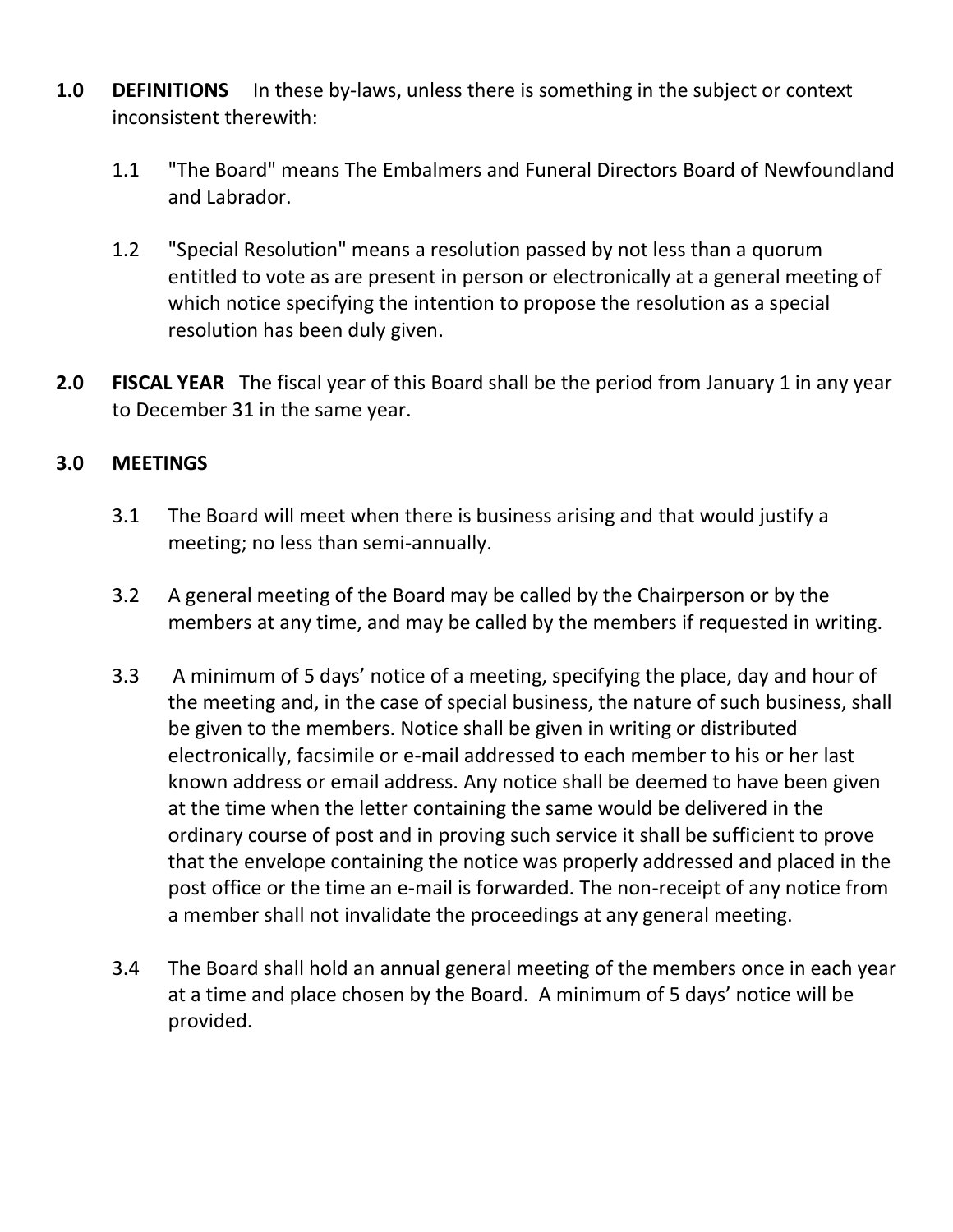- 3.5 At each ordinary meeting of the Board, the following items of business shall be dealt with and shall be deemed to be ordinary business:
	- Call to order Roll call Review agenda Additions to the agenda Approval of agenda Approval of minutes of preceding meeting Business Arising from the minutes Old business Committee reports New business Adjournment
- 3.6 No business shall be transacted at any meeting of the Board unless a quorum of members is present at the commencement of such business and such quorum shall consist of a minimum of three members, one of which shall be an appointed public member.
- 3.7 If within one-half hour from the time appointed for the meeting, a quorum of members is not present, the meeting, if convened upon the requisition of the members, shall be dissolved.
- 3.8 The Chairperson of the Board or his/her designate shall preside as Chairperson for all meetings conducted (unless the Chairperson appoints someone else to preside):
	- 3.8.1 If there is no Chairperson or designate or if at any meeting, he/she is not present at the time of holding the same, the Vice Chairperson shall preside as the Chairperson.
	- 3.8.2 If there is no Chairperson, Designate or Vice Chairperson or if at any meeting neither the Chairperson nor Designate nor Vice Chairperson is present at the holding of the same, the members present shall choose someone of their number to be Chairperson.
- 3.9 The Chairperson, Vice-Chairperson and Registrar shall constitute the "Executive Committee" which shall function as Executive Directors unless a person is retained by the Board to fill this capacity.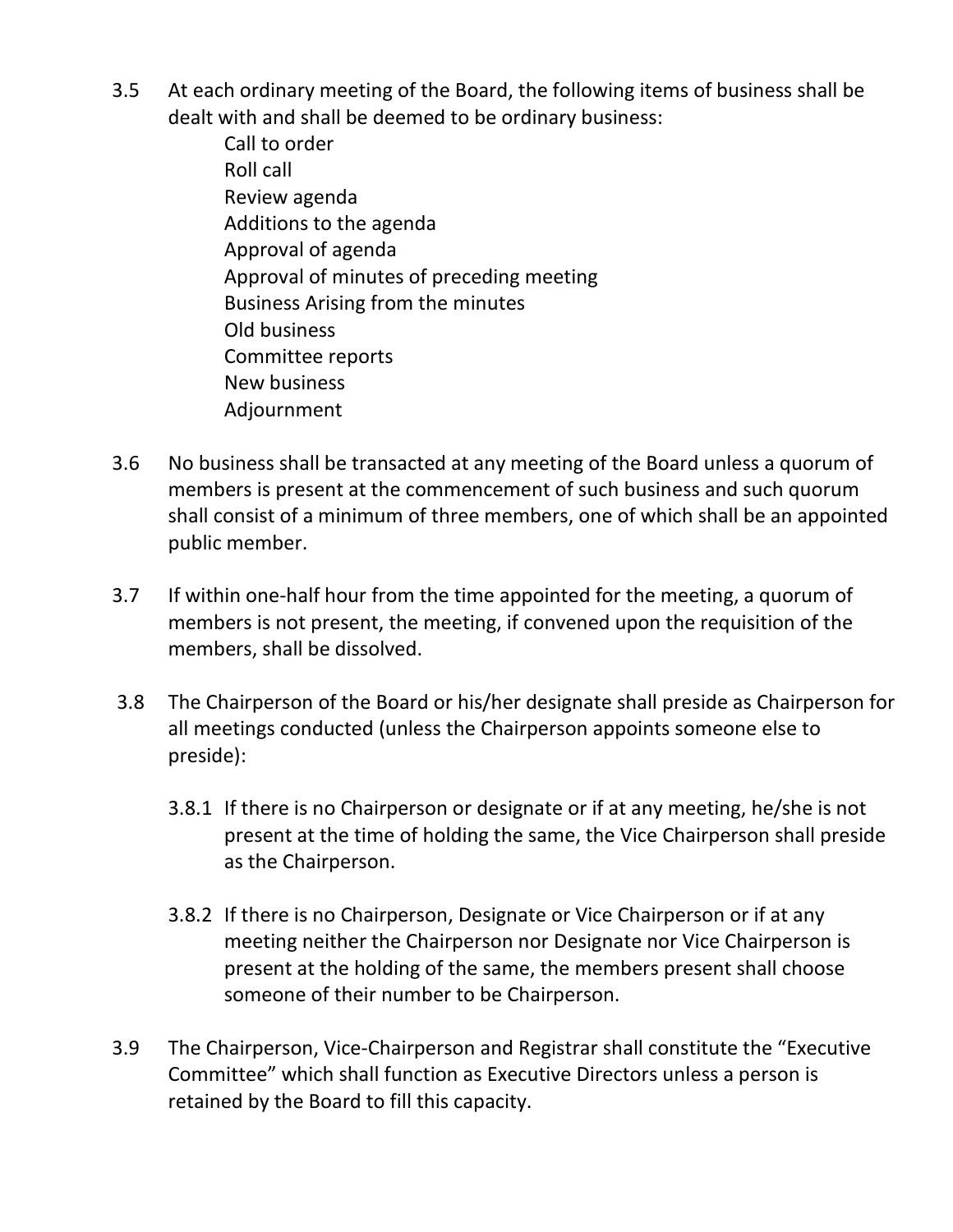3.10 The Chairperson may, with the consent of the meeting, adjourn any meeting from time to time and from place to place, but no business shall be transacted at any adjourned meeting, other than the business left unfinished at the meeting from which the adjournment took place, unless notice of such new business is given to the members.

#### **4.0 VOTES OF DIRECTORS**

- 4.1 Every member shall have one vote.
- 4.2 The Chairperson shall have a vote; and in the case of an equality of votes, shall have a second vote.
- 4.3 Any resolution must have the approval of two-thirds of the members present before a declaration by the Chairperson that the resolution has been carried.

#### **5.0 DIRECTORS**

- 5.1 The Board shall consist of 7 members but can operate with five members if a full board is not elected or appointed.
- 5.2 There shall be three members appointed by the Executive Council of the Government of Newfoundland. Each government appointed member shall have a term appointed of three (3) consecutive years with a maximum of nine (9) consecutive years of appointment.
- 5.3 There shall be two licensed funeral directors elected by the industry licensees and shall serve for a period of three consecutive years with a maximum of nine consecutive years. Such elected member must be a licensed funeral director and employed by a funeral home in good standing with this Board. If the funeral director relinquishes his or her active license status, that member must resign.
- 5.4 There shall be two licensed embalmers elected by the industry licensees and shall serve for a period of three consecutive years with a maximum of nine consecutive years. Such elected member must be a licensed embalmer and employed by a funeral home in good standing with this Board. If the embalmer relinquishes his or her active license status, that member must resign.
- 5.5 The Board, in its discretion, may adjust the term of members to allow for an alternating board membership.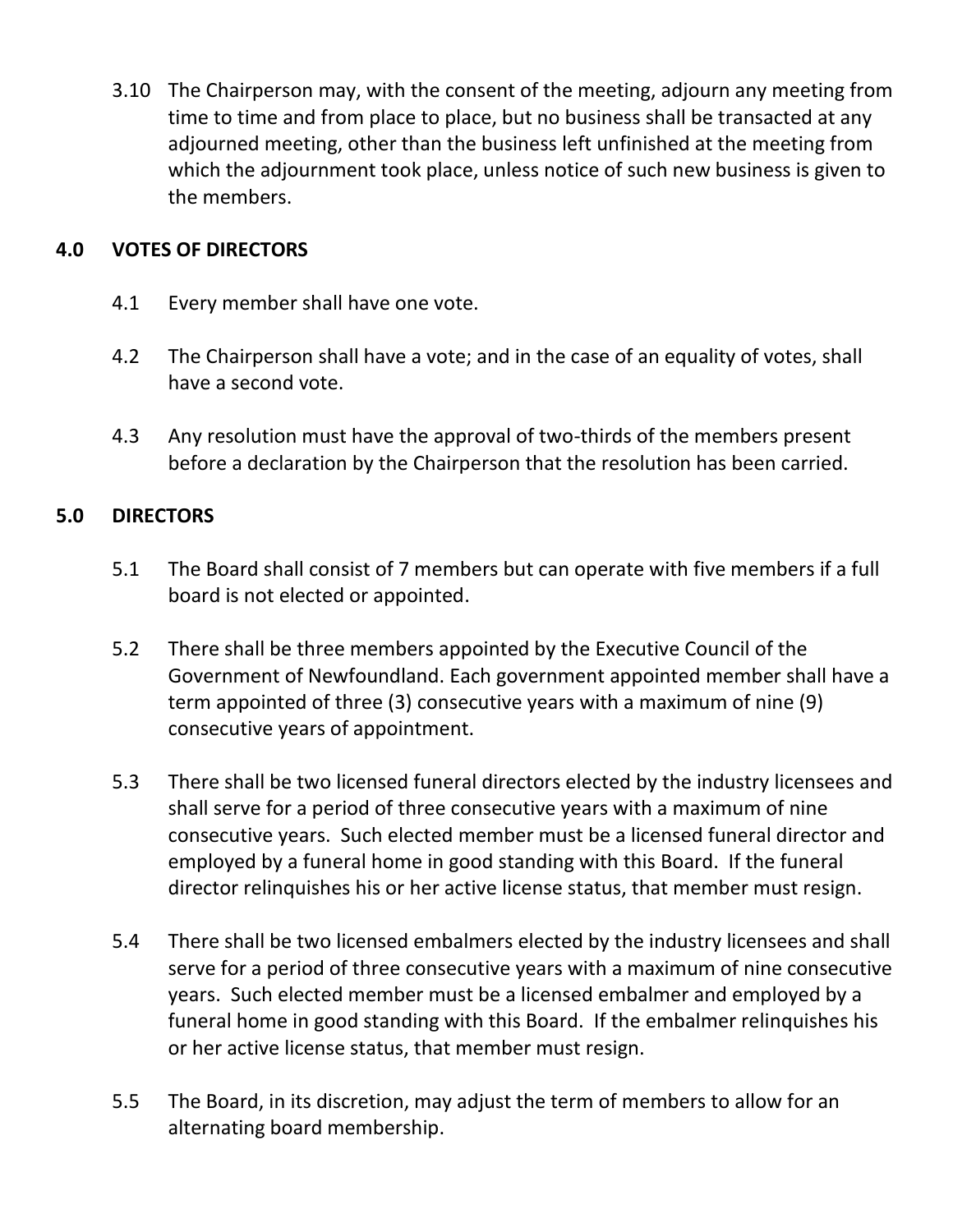- 5.6 A member must attend two-thirds of all scheduled board meetings to retain member status unless Board business or extenuating circumstances prevent attendance.
- 5.7 In the event that an elected member resigns office or ceases to be a member of the Board, the member's office shall be vacated; the Board will fill the vacancy thereby created for the unexpired portion of the term.
- **6.0 POWERS OF MEMBERS** The management of the activities of the Board shall be vested in the members. The powers and authorities of these by-laws are vested in the members. Otherwise expressed powers and authorities conferred upon them shall be vested in the members. The members may exercise all such powers and do all such acts and things as may be exercised or done by the Board and are not hereby or by Statute expressly directed or required to be exercised or done by the Board in general meeting. The members may appoint an executive committee, consisting of the officers and such other persons as the members decide.

The Board is responsible to maintain proper financial records. Further the Board is responsible, wherein possible, to operate the work of the Board within the income derived from fees, etc. collected from the profession on an annual basis. The Board has the right to adjust fees as expenses dictate.

#### **7.0 OFFICERS**

- 7.1 The officers of the Board shall be a Chairperson, Vice Chairperson and Deputy Registrar. (The Registrar position is a non-board member position.)
- 7.2 The Chairperson shall have general supervision of the activities of the Board and shall perform such duties as may be assigned by the Board from time to time.
- 7.3 The Vice Chairperson shall, at the request of the Board and subject to its directions, perform the duties of the Chairperson during the absence, illness or incapacity of the Chairperson or during such period as the Chairperson may request him or her to do so.
- 7.4 The Registrar shall keep the minutes of the meetings and shall perform such other duties as may be assigned to him or her by the Board.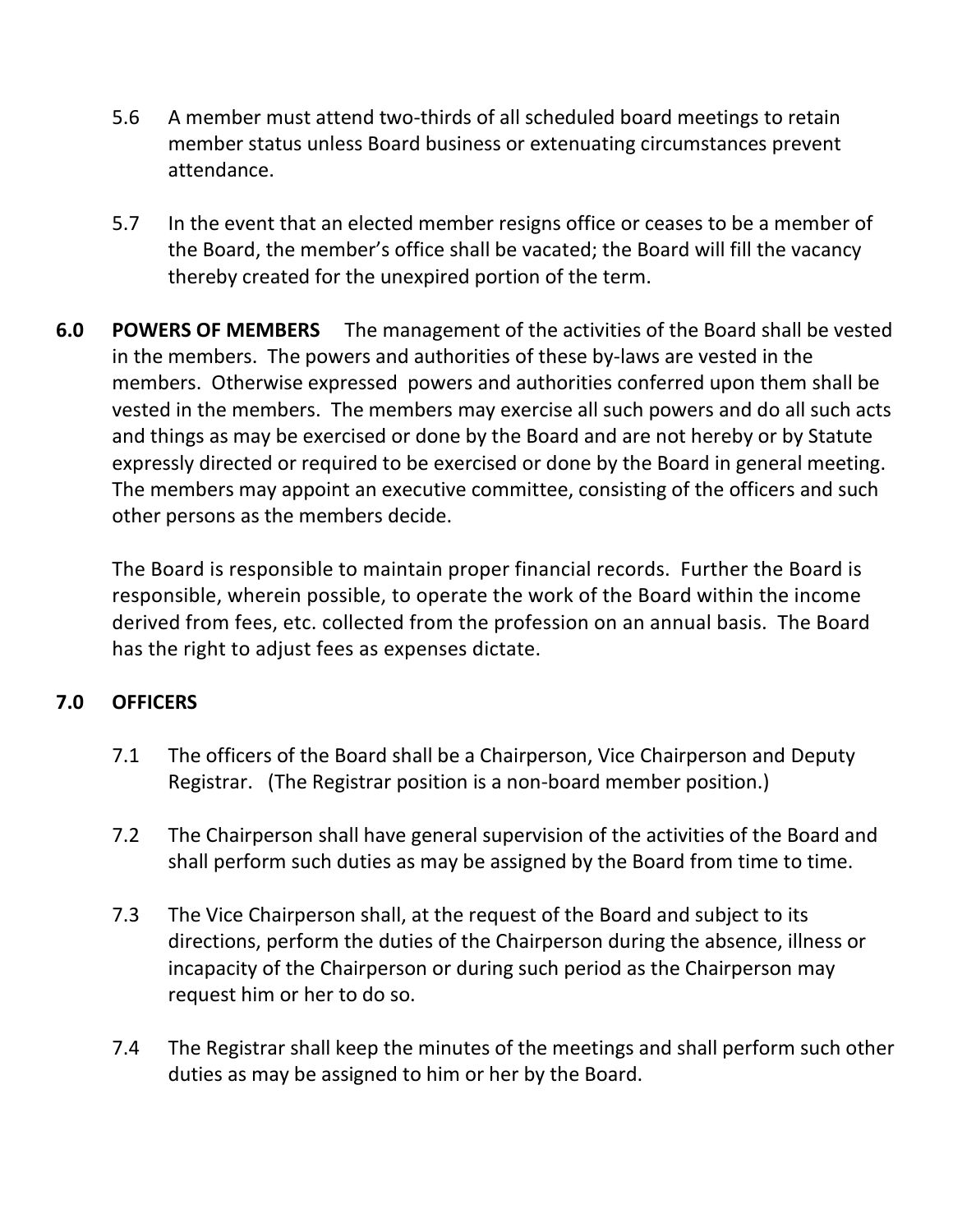- 7.5 The Registrar shall keep the finances of the Board and shall perform such other duties as may be assigned to him or her by the Board.
- **8.0 ELECTION OF OFFICERS** Appointment of positions within the Board shall be held by motion by the members.
- **9.0 AUDIT OF ACCOUNTS** The auditor of the financial records of the Board shall be hired and appointed by the Board and shall be that of a Licensed Chartered professional Accountant.
- **10.0 REPEAL AND AMENDMENT OF BY-LAWS** No part of these by-laws shall be altered, annulled, amended, repealed, or dispensed with unless a proposition to that effect be made in writing to the Registrar of the Board by a licensee in good standing and presented and approved at a Board meeting and adopted by a two-thirds vote of the members present at such meeting and who are entitled to vote thereat. Such proposal for amendment shall be presented to the members 30 days prior to a meeting to approve the same.

#### **11.0 MISCELLANEOUS**

- 11.1 The seal of the Board shall be in the custody of the Registrar.
- 11.2 Preparation of minutes, custody of the books and records, and custody of the minutes of all the meetings of the Board shall be the responsibility of the Registrar.
- 11.3 The books and records of the Board may be inspected by any member at any reasonable time with notice of 30 days to the Registrar or Administrator.
- 11.4 Contracts, deeds, bills of exchange and other instruments and documents may be executed on behalf of the Board by the Chairperson or the Vice Chairperson and the Registrar, or otherwise as prescribed by resolution of the Board.
- 11.5 The borrowing powers of the Board may be exercised by Special Resolution of the members.
- 11.6 The office of the Registrar of the Board shall be at the address of the person who is then the Registrar of the Board or in the case of a fixed office, the address shall be of that location. By permission of the Board, the published address of the Board may be an alternate address if necessary.